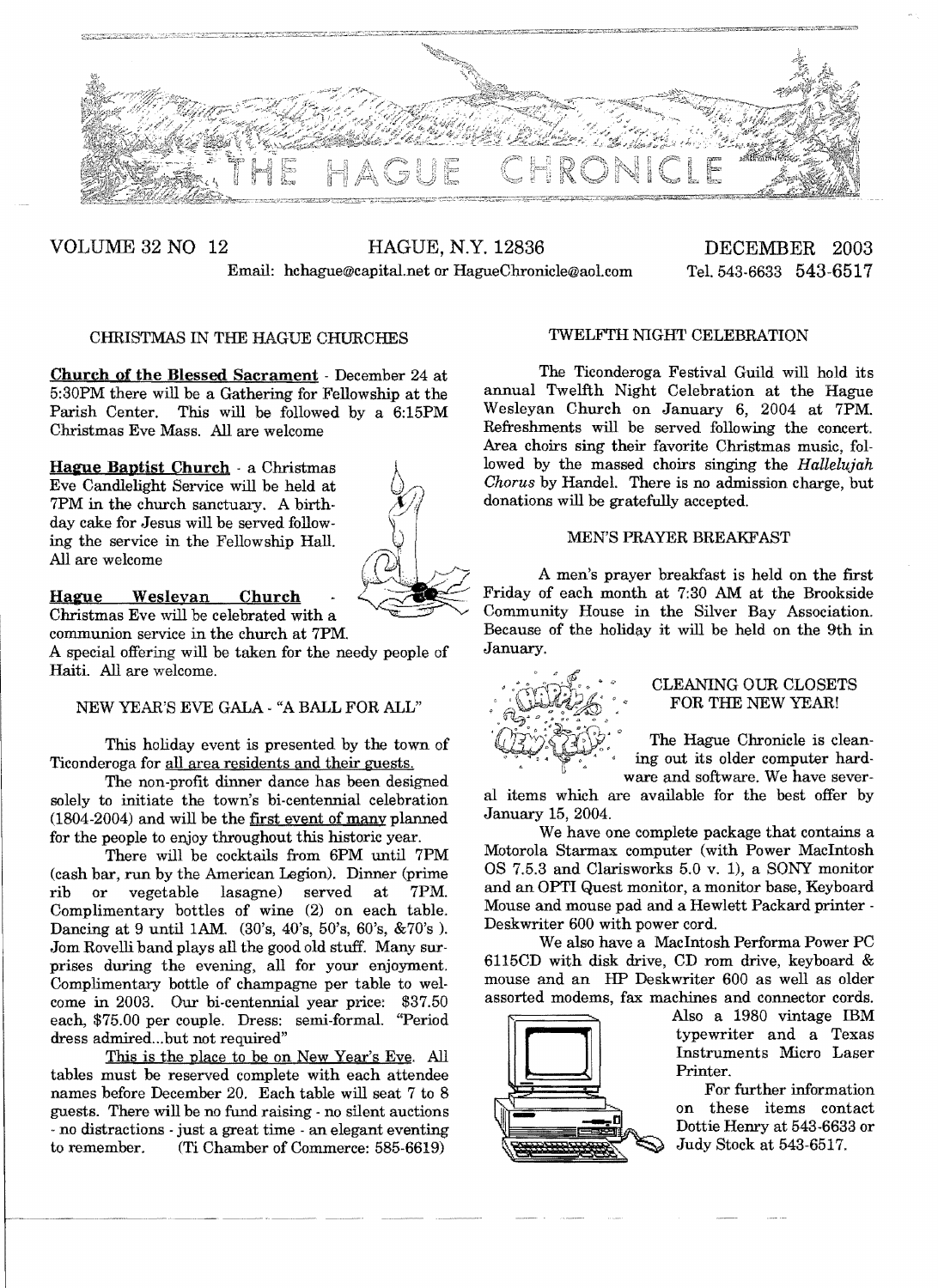# FARINICK RESIGNS AS SEWER MANAGER

At a Dec. 4th meeting to discuss the operation and staffing of the sewer, George Farinick expressed frustration with the engineering and decision making process and told those assembled (Town Board members Meola and Belden as well as a handfull of interested citizens) that he was leaving his position. Mr. Farinick noted that we have an \$8 million dollar plant and we need to make sure that it is adequately cared for even if the engineers are no longer on the job and the county has not yet turned it over to the Town of Hague. He also indicated frustration with the budget process noting that "it takes 3 years to develop a budget (for a new project like this)."

The sewer plant operation is continuing to be monitored by Tracy Smith of Ticonderoga who is the certified plant operator. Tim Costello, who was assisting Mr. Farinick, has been appointed by the Town Board to be in charge of the day-to-day operations. He will be pursuing studies to become a certified operator. ...js

## STORM DELAYS TOWN CELEBRATIONS

Due to the snow on December 6, the Town Christmas party was rescheduled to Wed., December 10th. Supervisor Dan Belden gave the welcoming address followed by Fire Chief Chris Swinton who lit the Christmas trees. Santa Claus made his traditional appearance and Bruce Tamlyn, Thomas Lucking and Doug Zeyak entertained while awaiting his arrivaL Also entertaining were Kacheena Trudeau, Taylor Denno, Qirsten Ross, Ashley St. Andrews and Kaley Manning.

The Senior Citizen ofthe Year Award was presented by Sal Santaniello of the Chamber of Commerce to Eberhard Werschky. Eberhard has been a volunteer driver for Meals-on-Wheels since its inception and is active in the Senior Citizen's Club.



The Holiday in Hague celebration was held on Saturday the 13th. The Door Prize from the Specialty Shops was won by John Barber. The Tree Decorating Contest prizes, donated by the Chamber of Commerce and the Specialty shops, were presented to The Senior Citizen's Club (1st prize of\$lOO), NLG Rotary Club (2nd prize of \$75) and the Blessed Sacrament Youth Group (3rd prize of \$50). The trees which were donated by the Costellos and the Dykstras will remain decorated throughout the holiday.

#### SUPPLEMENTAL FOOD AVAILABLE

There are two programs in Hague which provide additional food to residents. The Extra Helpings Program (EHP) provides a food package for a fee of \$14 per month. Diane Trudeau at the Community Center administers the program and each month one can decide to take advantage of this Community Food Buying Club. There are also specials which are made available. Diane is helped by volunteers Emily Cobb, Pat Swinton, Gerry Boyd and John Brown. The food is usually distributed the 4th Wednesday of the month and may include beef, chicken, vegetable, cheese and other available items which would cost more in a food store. An average of 30 orders are delivered to Hague each month with the help of the Highway department or Mike Manning, Town custodian. For more information or to sign up in advance, call Diane at 543-6161.

Thanks to the volunteer efforts of Georgina Lindquist and Janet Hoffay, Hague is also able to provide food to income eligible families through the CARE Food Pantry. The food is received from the Community Action Programs in Glens Falls and Malone as well as special donations from the US Post Office collections and donations from charitable groups such as the NLG Rotary Club which donated turkeys for Thanksgiving and hams for Christmas. Georgina has been the administrator of this program since the mid 1980's. Any individual or family who would like this available food is encouraged to bring their income information to Georgina at the Town Hall. The hours when food is distributed are posted outside on the Community Bulletin Board. The food pantry can also provide emergency food without any income eligibility. For further information contact Georgina at 543-6095....js

#### DOWNTOWN PLAN UNVEILED

At a public informational meeting on December 4, Lisa Nagle of Elan Planners presented a preliminary plan for the enhancement of the downtown area. She suggested ten areas of improvement - the four "gateways", the town dock, parks, along the roadways and brook. Each project has an associated cost ranging from \$11,700 to \$211,390. Elan Planners can help apply for grants which are available and can monitor the projects including coordination with the County and State. ...js

> Christmas is going over the hills and through the woods to grand mother's house...except she's moved to an apartment.

From Christmas is Together-Time by Charles Schulz

12/03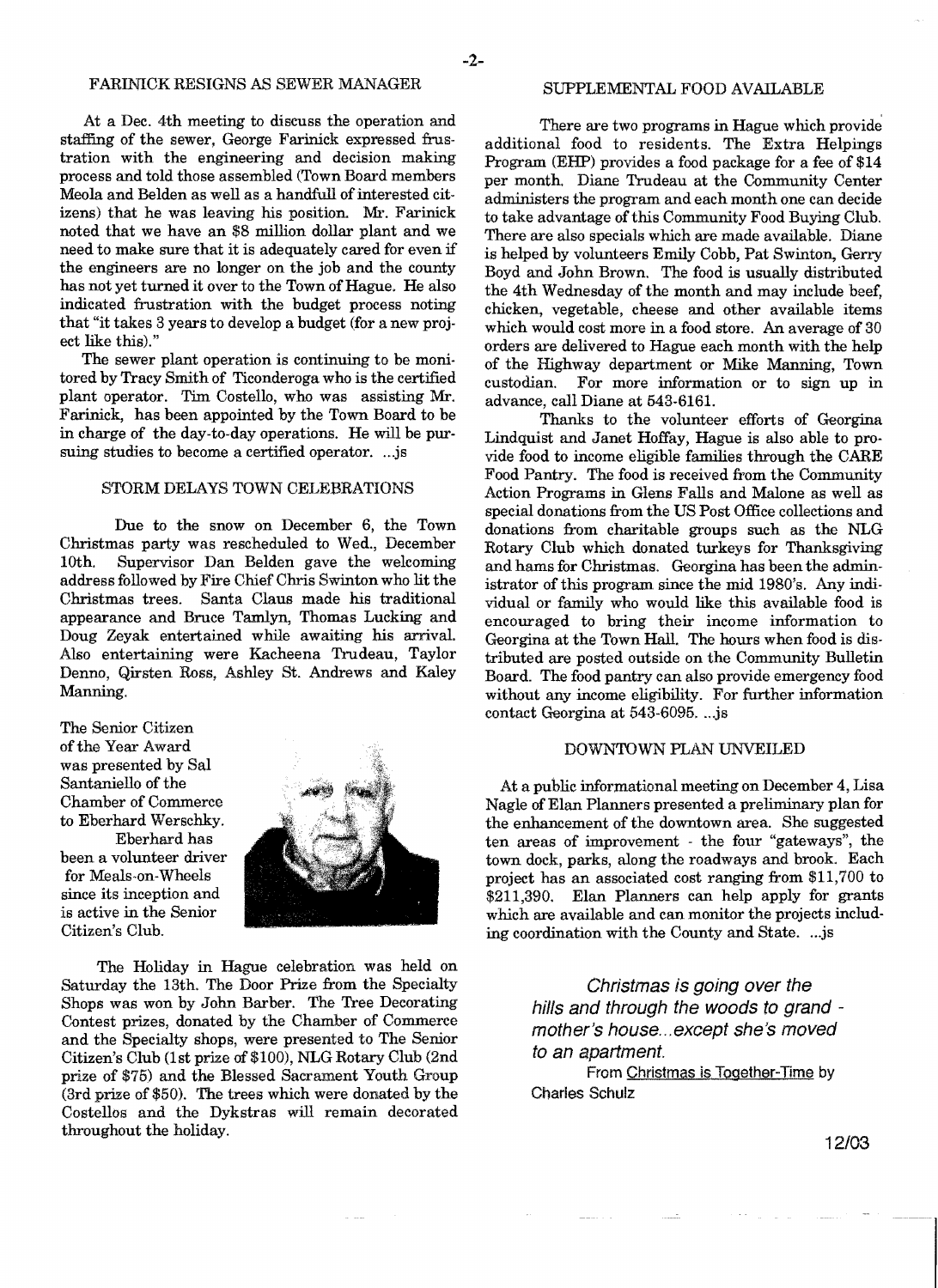The Planning Board met with John Brown and Peter of the Law library and is trying to determine what is<br>Foster absent. Foster absent. needed. needed.

A public hearing was held on the application of Lauren Parlin (43.5-1-4) to operate a Bake Shop at 9819 Graphite Mt. Rd. with no comments offered from the public. A date for a site visit was set.

Sub-divisions were approved for Meehan (11-1-4.1), 867 New Hague Rd and for Mattison (42-1-14.1), Decker Hill Rd.

Site plan reviews were done for Ragot (42.20-1-6), Lake Shore Drive for a single family dwelling; Serricchio (11-1-17.1), West Hague Rd for a single family dwelling; and Maiaro (43.5-1-54), Lake Shore Drive for a branch sales office in his home. All approved.

Loveland (24-1-12), New Hague Rd plans to add a bathroom and a deck to an existing dwelling which is within 100 ft from a stream and is on a non-conforming lot. A site review will be held.

Turnamian (26.18-1-16),9200 Lakeshore Drive, wishes to add a second floor and a stairway to part of an existing dwelling which is a legal non-conforming building. More information was requested.

Morgan (61-1-4), Rt 9N, Silver Bay, requested a modification in an existing permit for a 2-car garage to a 3 car garage which he has already built. The application was approved with the conditions that there be no water in the garage and that it meet the requirements for setbacks, parking and septic. ...js

#### TOWN BOARD MEETING - 12/09/03

The Board met with all members present. After the Pledge of Allegiance a moment of silence was held for Claire Grasso.

During Public comments George Ianson asked about the expenditure of \$17,000 to remove a tank from a private property in Hague. Supervisor Belden said the sewer contractors didn't know it was there and it had to be cleaned up so it was paid by Warren County and reimbursed through the EPA sewer grant.

#### Committee Reports:

Assessor/Justice - Councilman Meola gave an updated report on the work of Mike Maxwell, the reassessment consultant. Property along the lake including lake rights lots, lakefront lots and those influenced by the lake have been put in different categories. Each category plays a certain role. Improved lots are separate from vacant. A preliminary assessment will be done by the end of the month. For lakefront the appreciation rate is 12%, for land in the hamlet and rural land the rate is 5%. They are "assigning factors to each property and then applying them uniformly to all properties using sound general principles of assessment," said Meola.

The Town is still in the process of resolving 2 grievances from the last revaluation which may go to Court in March.

PLANNING BOARD - 12/4/03 The Justice Committee has been looking at the cost<br>The Planning Board met with John Brown and Peter of the Law library and is trying to determine what is

CARE - Councilman Meola reported that there is food available and we need to encourage the people who are eligible to use this food pantry. (see FOOD article p. 3) Fire - Councilman Megow noted that the Fire Department had received quite a few thank yous for their efforts during the power outage - especially opening the Fire House and providing for those who needed shelter.

Highway - Highway Superintendent Bill Bothe reported that his department had been busy through the weekend with the storm. There are concerns of property owners near sidewalks and they are working on a system for the sidewalks. When they use the snow blower they have to blow the snow into a truck and haul it away and not blow it onto residential property. Museum & Historian - Councilman Meola noted that there are funds in the 2004 budget to expand the museum so we need to give some serious consideration as to what it should look like. Once a minimum collection has been displayed we need to have new collections to put out to keep up the interest. The Town may want to budget money to buy artifacts or have rotating displays. The Comprehensive Plan talks about the need for a curator. We may need to have a curator with professional ability.

Planning/Zoning/Stormwater - Another easement is needed before next summer for the work in Pine Cove to abate the stormwater runoff.

The Town Board is considering a system of rotating the chairman positions of the citizen boards. Sewer District 1 - Generators ran the sewer plant during the last power outage. The flow wasn't such that it had to pump out. However, individuals should not put water into their systems (such as hauling water and putting into toilets) because the water will not be pumped out and backup in the resident's system can occur.

Councilman Megow noted that when the tractor at the sewer plant is used for other areas the fuel should be charged to that budget line.

Transfer and Recycling - The revenue for November was \$4865.75.

#### In Unfmished Business, the Board:

1) Approved the fmal sewer unit schedule effective as of January 1st. Since many people (not just those in the sewer district) use the community center and the beach facilities, the Board felt that the Town should be assigned higher EDUs and decided on a total of 8 (4 for each location).

(Cont'd on p. 4 - TOWN BOARD) 12/03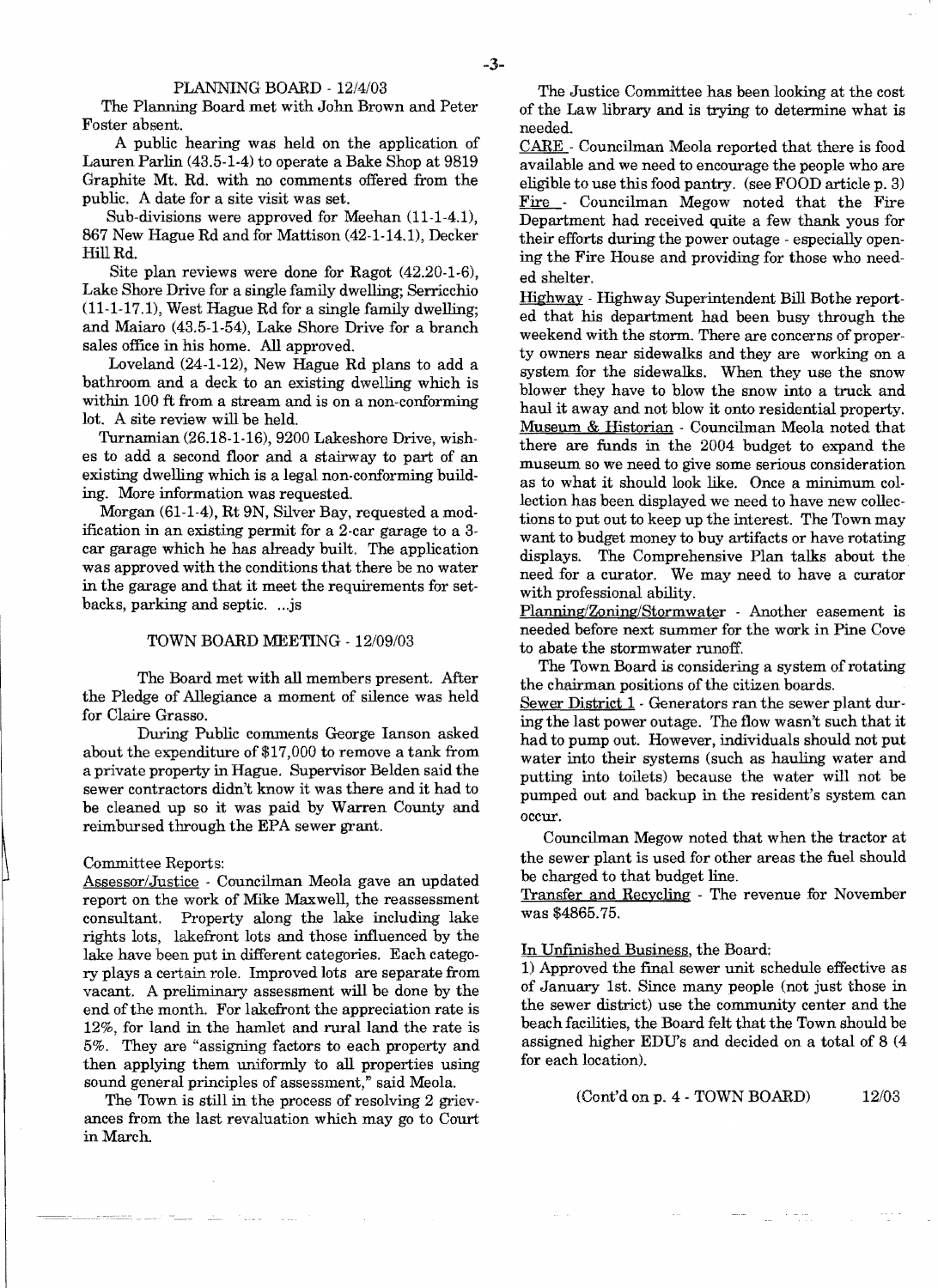$-4-$ 

(Con't from page 3- Town Board)

Bob Patchett asked about Resolution #69 that changed the EDU's for tourist accomodations and the possibility of retroactive credits. The Supervisor will check with "audit and control."

2) Approved a warranty deed between the Town of Hague and Sean Lobdell

3) Approved the downtown enhancement plan prepared by Elan Planners.

4) Discussed implementation of Local Law #1 which is now effective six months after filing with the NYS Secretary of State. This local law refers to the disposi tion of trash, rubbish and junk and the Zoning Enforcement officer has been alerted.

5) Acting as the Town Board of Health, set a public hear ing for 6pm on Dec 22 for Woodruff/Whisher variances.

6) Accepted proposal from Walt Waters to tear down the old Town HalL

7) Discussed and accepted some of the changes to the Comprehensive Planning that had been earlier recom mended by the Planning Board.

Under New Business, the Board:

1) Appointed Pamela Peterson to the Planning Board.

2) Appointed Dick Dykstra to the Board of Assessment Reveiw.

3) Accepted a recommendation to appoint Rick Myers as a Highway Department Motor Equipment Operator.

4) Apppointed Hannah Cole as a part time laborer at the Transfer Station.

5) Accepted (3-2) the resignation of George Farinick from the position of Sewer Plant Operator.

6) Appointed Tim Costello as Sewer Plant Operator as of Dec 5th., 2003.

7) Approved paying 75% of the cost of Mr. Costello's tuition for Wastewater Training Course.

8) Agreed to look again at the previous applications for Wastewater trainee.

9) Discussed Health Insurance for elected officials.

10) Approved hiring Dave Bolster to survey Old Town Hall.

Supervisor's Report: The Board will have a Transistional Meeting on *12/10;* the End-of-the-Year meeting on *12/29* at 4 PM and the Organizational Meeting on 112/04 at 6:30 PM. Debbie and Mike Manning will be on vacation from February 4-10, 2004.

Dick Gladu reported that the Ticonderoga School District will hold a vote on a new bond issue on Jan. 13th from noon to 8 pm. Voter registration will be held on *116/04.* ...js

# TICONDEROGA SCHOOL PROPOSITIONS

On January 13, 2004 residents will be asked to vote on two propositions. The frrst will allow the district "to construct, reconstruct and equip school district facilities." The second will permit the School Board "to convey a vacant lot (43.5-1-1) and Spring lot (25.20-1-6) to the Town of Hague on the condition that the Town will assume full responsibility ... in relation to any environmental or hazardous conditions that exist on the property." Voting in Hague will be at the Community Center from noon - 8 PM.

# SOUNDINGS

DIED: Claire Grasso, wife of Anthony Grasso, Lyndhurst, NJ and Cape Cod Village, Hague, NY, on November 24 in Hackensack, NJ. Besides her husband she is survived by three daughters, Carol, Diane and Pat.

CONGRATULATIONS to Sharon Bree Sann, for havmg earned a Master of Science degree, majoring in neuroscience from the University of California at San Diego. Sharon is the daughter of Brian and Beverly Sann of Lakeshore Drive, Silver Bay. Sharon hopes to earn her PhD from UCSD in about three more years.

## MIDDLE SCHOOL ACHIEVEMENT ROLL

Grade 6: Nathan Laundree, Kaley Manning, Jamie Patchett, Qirsten Ross

Brendan Carberry, Molly Ginn, Shane Graser, Mara Haskell, Shane King, Kristopher Wilson, Matthew Wilson

Grade 8: Samantha Abare, Justin Frasier, Henry Girard, Connor Kubricky.

#### MERIT ROLL

Grade 6: Michael Alteri, Michael Fish, Brandon Howard, Jessie Patchett

Grade 7: Shsne Fuller, Aaron Lawrence, Amanda McCoy,<br>Grade 8:

Benajah Denno, Hunter Denno, Aaron Palait, Ryan Ryder, Daniel Steitz

The staff of the Hague Chronicle congratulates the above students on their achievements.

#### F.Y.I.

• The Hague Volunteer Fire Department now has a web site at www.haguefire.org. Look us up!!

• Cornell Coooperataive Extension is offering two Environmental Awareness Winter Weekends at 4-H Camp in Speculator; one for families, the other for youth 9-12 years old. The first is January 17-18 at a cost of \$10.00 per family. The youth camp will be held January 31-February 1, 2004 at a cost of \$5.00 per participant.For more info. call Cornell Coop Ext. at 623 3291 or 668-4881. 12/03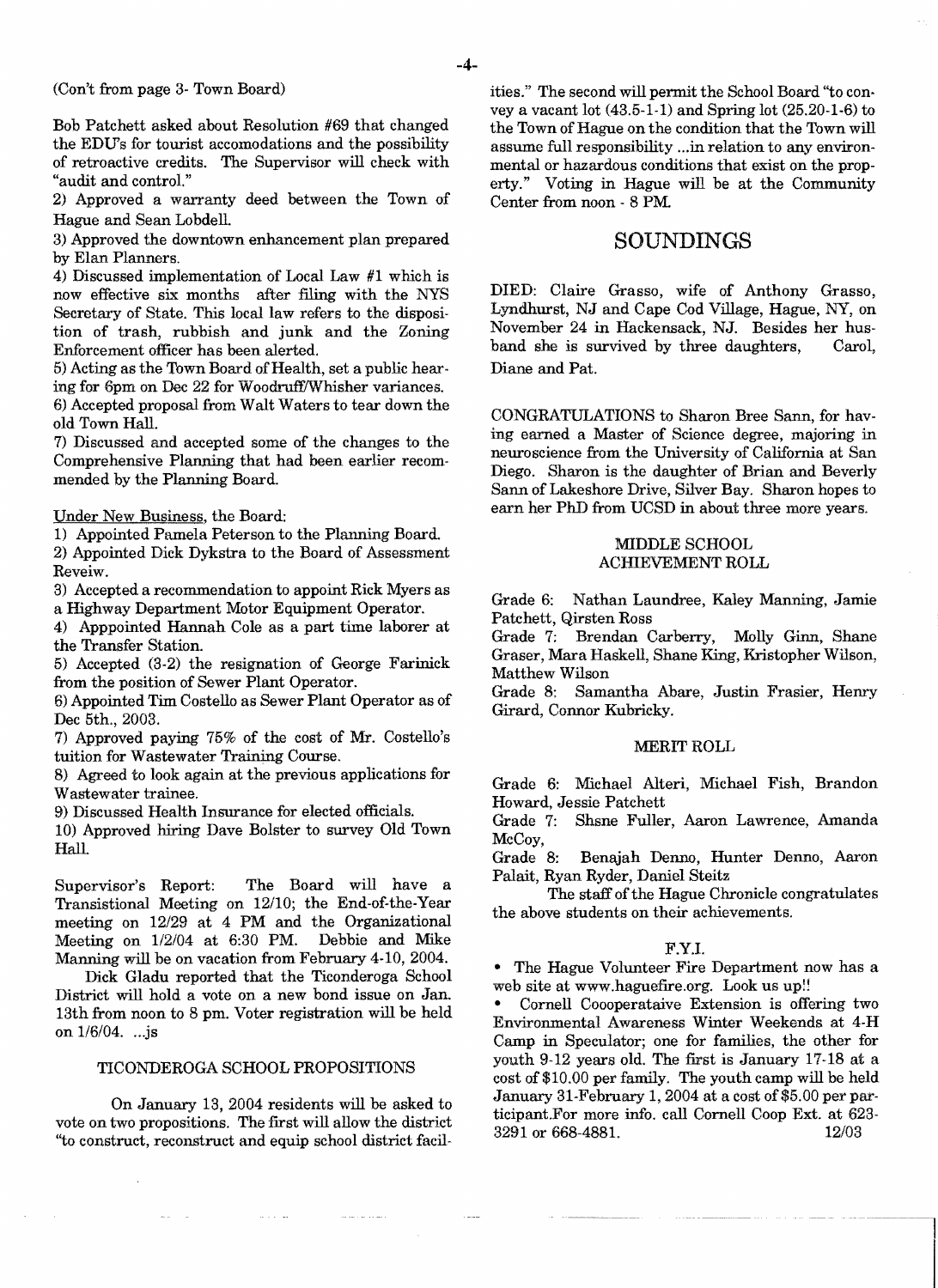# NATURE NEWS - BLANKET OF SNOW WEATHER NOTES<br>By Nancy Wotton Scarzello by Mary Lou Doulin By Nancy Wotton Scarzello

Snow cover is vital to the way we know life to be here in the Adirondacks. Without it the plant and animal life in the north country would be very different  $\sim$ different plants, animals, trees and way of life for humans without snow's protective cover. Snow serves as insulation by trapping air in the spaces between snow granules, keeping the earth-warmed air in and cold air out. Trapping warm air radiating up from the earth, the environment created at the base of the snowbank next to the ground is a network of ice crystals and air spaces in which temperatures can be as much as 50 degrees warmer than above-snow temperatures. This layer under-the-snow serves as suitable place for moles, mice, shrews, voles and other small, non-hibernating mammalsto spend the winter. This is really a very active place where many of these mammals have hidden caches of nuts and seeds for winter use. They scurry about in a network of tunnels, often appearing on the surface for short dashes to the next tunnel under the snow.

Snow cover provides food for other winter-active animals as well. All that scurrying to and fro is noticed by hungry foxes, coyotes, bobcats, owls and hawks whose acute sight and hearing leads them to a much needed meal. Deepening snow raises the reach level for snowshoe hares, deer and moose once it has settled and packed while snow-laden boughs dip down to offer their twigs and buds for much needed forage. Grouse will dive right into deep fluffy snow covering themselves completely for protection against the cold and predators while non-migrating birds like the tiny chickadee and golden crowned kinglet depend on the shelter of snowy evergreens for shelter from the cold and wind of winter storms.

Even our spring bloom of wildflowers in this mountain environment would not be possible without a good cover of snow! Tiny life forms of fungi and other micro-organisms are active in the soil under the snow and increase their metabolism as winter progresses, releasing nutrients as the snow layers melt in the spring. The wildflowers of April and May are provided with these nutrients that are necessary for the profusion of bloom we so enjoy. The insulation provided by the snow cover also protects the roots of some of our signature trees - sugar maple, beech and birch - which would freeze, become stunted or die without it as is seen in years with low snow accumulation.

For those who grumble about the inconvenience of digging out after a snowfall or the depth of snow piled around our houses, remember that the insulation provided by that snow will help to keep our water pipes from freezing and our homes warmer inside.

A blanket of snow, thick and luxurious, a gift of warmth and protection for plants, animals, trees & people, is my wish for this holiday season.

Well - we are twelve days into December and the major topics of discussion are the storms. But first, let's back up to November.

Actually the November temperatures were slightly above normal. We had plenty of gray, drizzly November days where the bare trees and wet leaves which cover the earth's floor seem to merge into muted harmony, while in back places stillness prevailed. Indian Summer occurred on November 24 as temperatures peaked at 60 degrees under blue skies. Our sunrises are usually wonderful but the one following Indian Summer on the 25th, was exceptional. By 11 AM on Tuesday rain had begun. By the following Saturday, the 29th, the snow squalls and wind and 28 degree temperatures felt like the first authentic days of winter.

December began with frequent squalls of intermittent blizzard- like conditions which after 20 minutes would disintegrate and the blue skies and sun would re-emerge. By Saturday, the 6th of December we were hit with 17 inches of fluffy snow which turned heavy and wet within 48 hours. It was the third largest December storm, and the earliest in 32 years. Most people hunkered in and local activities ceased, except for the hard working intrepid plows and their drivers. Fresh snow pack insured cold nights as temperatures plummeted to 8 degrees on the nights following the storm. At this writing another major storm warning has been issued. Up to 13 inches of snow are predicted.

Ed: And we did get it, but not until after the Holidays in Hague on Saturday and the activities in Ticonderoga on Sunday squeaked in. The snow plows got a good workout on Sunday night and Monday with nearly a foot and a half of snow.

#### STAN BURDICK'S CARTOONS ON DISPLAY

Two showings of the editorial cartoons of Stan Burdick, a resident of Hague, are underway during the holiday season. Currently, through December, the exhibit is underway at the Hadley-Luzerne Public Library, Main St., Lake Luzerne, sponsored by SVAN.

The second show kicks off with an artist's reception from 5 to 7PM on December 29 at the Tannery Pond Community Center, Main St., North Creek. This exhibit continues through January.

All 30 original editorial cartoons have appeared in the *Lake Champlain Weekly,* a Plattsburgh literary journal. Both shows are entitled "Shenanigans of 2003," and spoof political events of the year. Burdick has had gallery exhibits in Glens Falls, Blue Mountain Lake, Plattsburgh and Ticonderoga. One of his cartoons received national attention, published in Best Editorial Cartoons of 2003 (Pelican Books). *12/03*